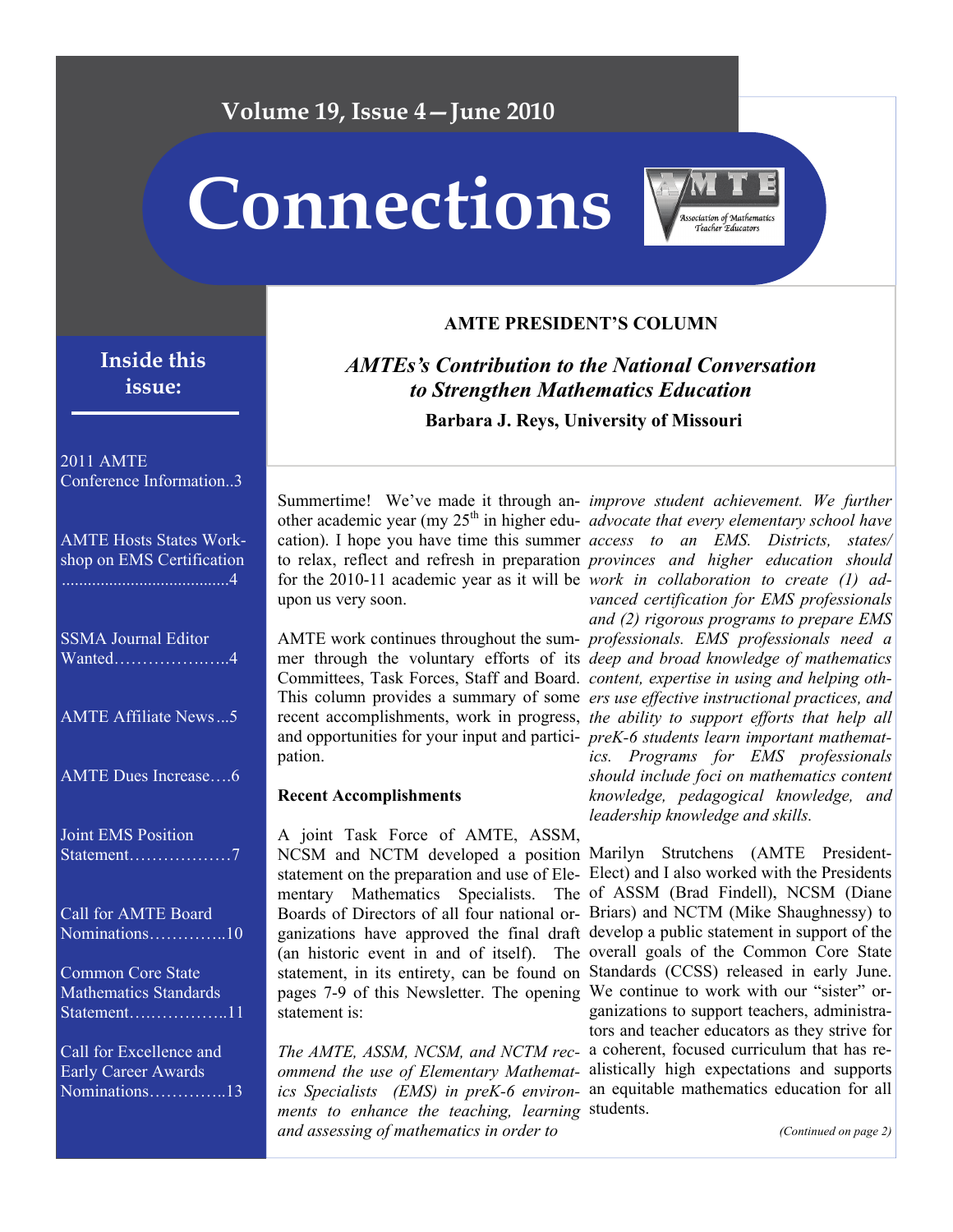#### **Page 2**

**The Association of Mathematics Teacher Educators [http://www.amte.ne](http://www.amte.net)t**

**President**  Barbara Reys Dept. of Learning, Teaching & Curriculum University of Missouri (573) 882-8744 [reysb@missouri.edu](mailto:reysb@missouri.edu)

**President-elect & Monograph Series Editor**  Marilyn Strutchens Department of Curriculum &Teaching Auburn University [strutme@auburn.edu](mailto:strutme@auburn.edu)

**Secretary** M. Lynn Breyfogle Department of Mathematics Bucknell University [lynn.breyfogle@bucknell.edu](mailto:lynn.breyfogle@bucknell.edu)

**Treasurer** Lynn Stallings Department of Mathematics & Statistics Kennesaw State University [lstallin@kennesaw.edu](mailto:lstallin@kennesaw.edu)

**Board Members at Large** Gladis Kersaint Department of Secondary Education University of South Florida [kersaint@coe.usf.edu](mailto:kersaint@coe.usf.edu)

Amy Roth McDuffie Department of Teaching and Learning Washington State University, Tri-Cities [mcduffie@tricity.wsu.edu](mailto:mcduffie@tricity.wsu.edu)

Randy Philipp School of Teacher Education San Diego State University [rphilipp@mail.sdsu.edu](mailto:rphilipp@mail.sdsu.edu)

#### **Executive Director** Nadine Bezuk School of Teacher Education San Diego State University (619) 594-3971 [nbezuk@mail.sdsu.edu](mailto:nbezuk@mail.sdsu.edu)

**Affiliate Director**  Sandi Cooper Department of Curriculum & Instruction Baylor University Sandra Cooper@baylor.edu

**Conference Director**  Susan Gay Department of Curriculum & Teaching University of Kansas [sgay@ku.edu](mailto:sgay@ku.edu)

**Publications Director**  Alfinio Flores Department of Mathematical Sciences University of Delaware [alfinio@math.udel.edu](mailto:alfinio@math.udel.edu)

**Newsletter Editor** Libby Knott Department of Mathematics Washington State University [lknott@wsu.edu](mailto:lknott@wsu.edu)

**Sponsorship Liaison**  Jeffrey Wanko Department of Teacher Education Miami University [wankojj@muohio.edu](mailto:wankojj@muohio.edu)

**Website Coordinator** Tim Hendrix Department of Mathematics & Computer Science Meredith College [hendrixt@meredith.edu](mailto:hendrixt@meredith.edu)

## **President's Message (continued from page 1)**

#### **Work in Progress**

Response to the Workshop Announce- [reysb@missouri.edu](mailto:reysb@missouri.edu). ment was strong (21 states submitted applications to participate). available funding, 10 state teams will AMTE received 365 proposals for ses-June 21-23.

New Journal for Mathematics Teacher process. The keynote speakers for the Educators. As announced at the 2010 Conference include: Marilyn Burns Annual Conference of AMTE, the (Opening Session on Thursday); Joan Board has approved launching a new Ferrini-Mundy (Judith Jacobs Lecture practitioner-focused journal for mathe-on Friday); and William Tate (Closing matics teacher educators. NCTM has Session on Saturday). asked to partner with AMTE on this Panel will follow shortly thereafter. mathematics teacher educators regardthe new journal in 2012.

#### **Opportunities for Input**

input on the revision. AMTE has vol- *[j.baywilliams@louisville.edu](mailto:j.baywilliams@louisville.edu)* unteered to survey its members, a pri-

Workshop for State Teams on EMS the revision. Go to [http://](http://www.surveymonkey.com/s/BNKLK35) Certification. With funding from the  $www$ .surveymonkey.com/s/ Brookhill Foundation, AMTE is host- **BNKLK35**. the SurveyMonkey form ing a Workshop for state teams inter-will be available for your input until ested in working toward state-level July 15. Please respond to the survey certification for EMS professionals. or send your ideas to us directly at: mary audience for the document. Lynn Breyfogle and I ask for your input on

convene in Louisville, Kentucky on sions at the 2011 Annual Conference 2011 Annual Conference Planning. (Irvine, CA). Thanks to all of you who have volunteered to assist in the review

endeavor and meetings are underway **AMTE** and National Advocacy Task to fine-tune the partnership model. We Force. Former AMTE Presidents (led anticipate announcing a call for the by Skip Fennell) have been asked to first Editor of the new journal by early consider if/how AMTE should increase fall. The appointment of an Editorial its national visibility on behalf of The goal is to produce the first issue of ing discussions of teacher education policy. If you have ideas or comments, please contact Skip at: [ffennell@mcdaniel.edu](mailto:ffennell@mcdaniel.edu)

Revision of *The Mathematical Educa-*20th Anniversary of AMTE. Yes, it's *tion of Teachers* (MET). The Confer-true - AMTE will soon emerge from ence Board of the Mathematical Sci-our "teenage" period. During 2011-12 ences (CBMS), of which AMTE is an we will celebrate our Anniversary active member, is undertaking a major through a number of activities. Jenny revision of the document, *The Mathe-*Bay-Williams is chairing a group to *matical Education of Teachers* (MET) develop an overall plan for the yearpublished in 2001. The editors (Jim long celebration. If you have ideas or Lewis and Alan Tucker) are seeking suggestions contact Jenny at:

Comments, questions, and submissions for AMTE *Connections* should be directed to: Libby Knott, AMTE *Connections* Editor, Department of Mathematics, Washington State University, P.O. Box 3113, Pullman, WA 99164-311[3 lknott@wsu.edu](mailto:lknott@wsu.edu)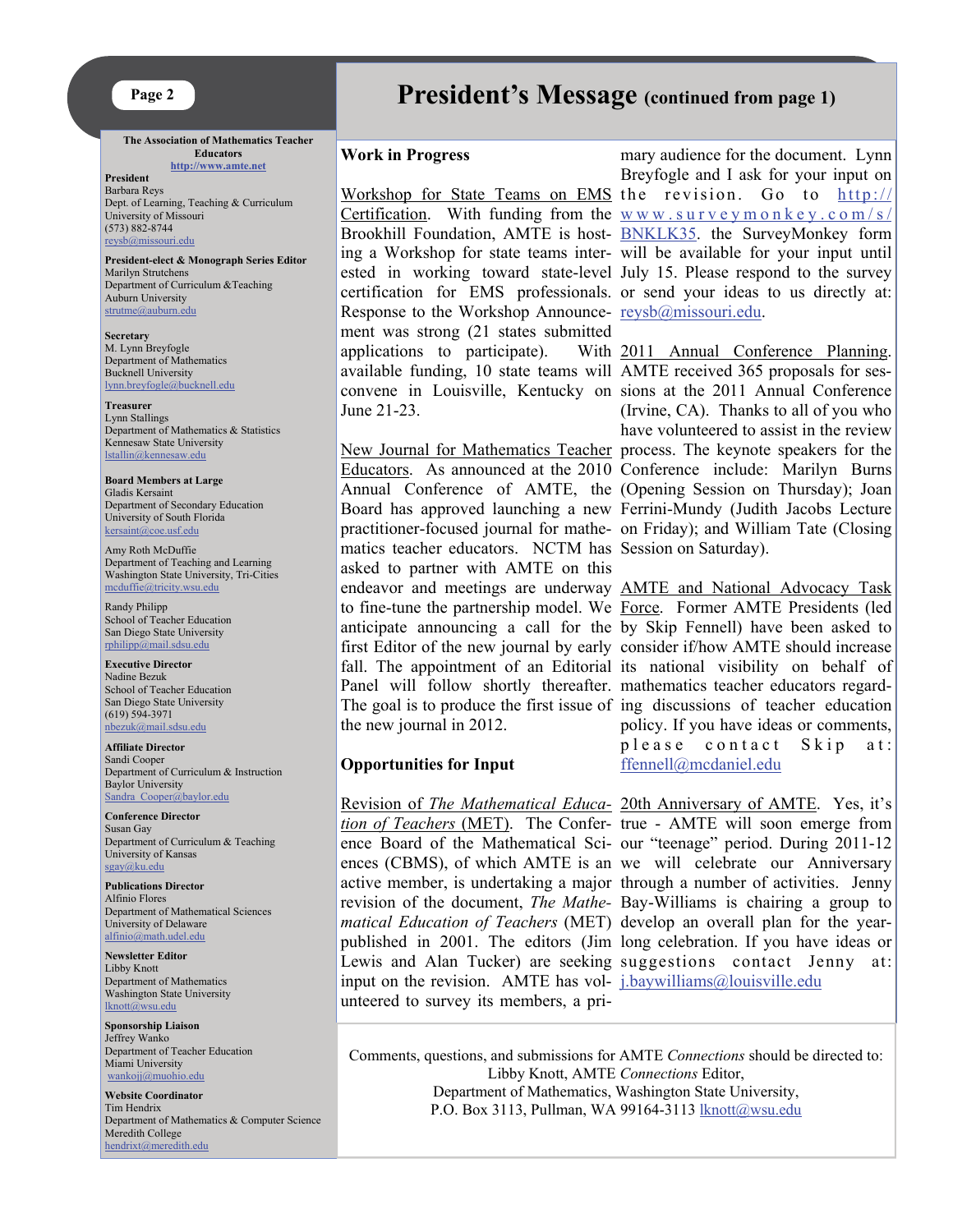## **AMTE 2011 ANNUAL CONFERENCE** Page 3

ence. Two other things are **not** changing: the conference registration fee for AMTE members and the hotel room rate. We recognize that budgets are tight and we are planning accordingly.

As you may remember from discussions this spring, we noted that our planned pattern for conference site rotation (west, central, east) coincided with future annual meeting locations of both NCTM and the Joint Mathematics Meetings. If we continued our pattern, this would result in the three conferences being in the same section of the country for the next several years. In order to eliminate this overlap in future years, the AMTE Board decided to "break the cycle" by holding the AMTE conference in 2011 in the southwestern part of the country, specifically back in Irvine, California where our 2010 conference was held this past January. The 2012 conference will be held in Fort Worth, Texas, and the 2013 conference will be held in the southeast region of the country (exact location to be determined).

Many details for the conference have been finalized. The keynote speakers for the 2011 conference have been selected and we are excited to announce the following:

- Thursday's general session will feature **Marilyn Burns, Math Solutions**.
- Friday's Judith E. Jacobs Lecture will be given by **Joan Ferrini-Mundy, National Science Foundation.**
- Saturday's general session before lunch will feature **William F. Tate, Washington University of St. Louis**.

Details of the January 2011 conference include the following:

- All meals on Friday and Saturday's breakfast and lunch are included in the registration fee.
- The preconference sessions will be held on Thursday morning.
- A full slate of conference sessions begins at  $1:00$  p.m. on Thursday.
- The Thursday general session will begin about 5:00 p.m. followed by dinner on your own.
- The business meeting will occur in conjunction with Saturday's lunch.
- $\blacksquare$  The conference will end approximately at 1:15 p.m. on Saturday.

The conference site is the Hyatt Regency Irvine Hotel. The hotel room rate is \$159 for a single or double room. The deadline for reservations is December 3, 2010 or when the room block is full. Filling the rooms in our block at the conference hotel helps to reduce some of the conference expenses paid by AMTE, so please help support AMTE by staying at the conference hotel. Hotel reservations can be made using the link on the AMTE website or by calling Hyatt reservations at 800-233-1234.

Conference registration will open in mid-summer via the AMTE website. The registration deadline is December 3, 2010. Early registration at reduced rates is available through October 1. The speaker registration deadline is September 15, 2010.

We hope to see you in Irvine in January!

**2011 AMTE Conference: Irvine, CA, January 27-29, 2011 \*\*\*\*\*\*\*\*\*\***

**Plan to hear Marilyn Burns, Joan Ferrini-Mundy and William Tate as keynote speakers!**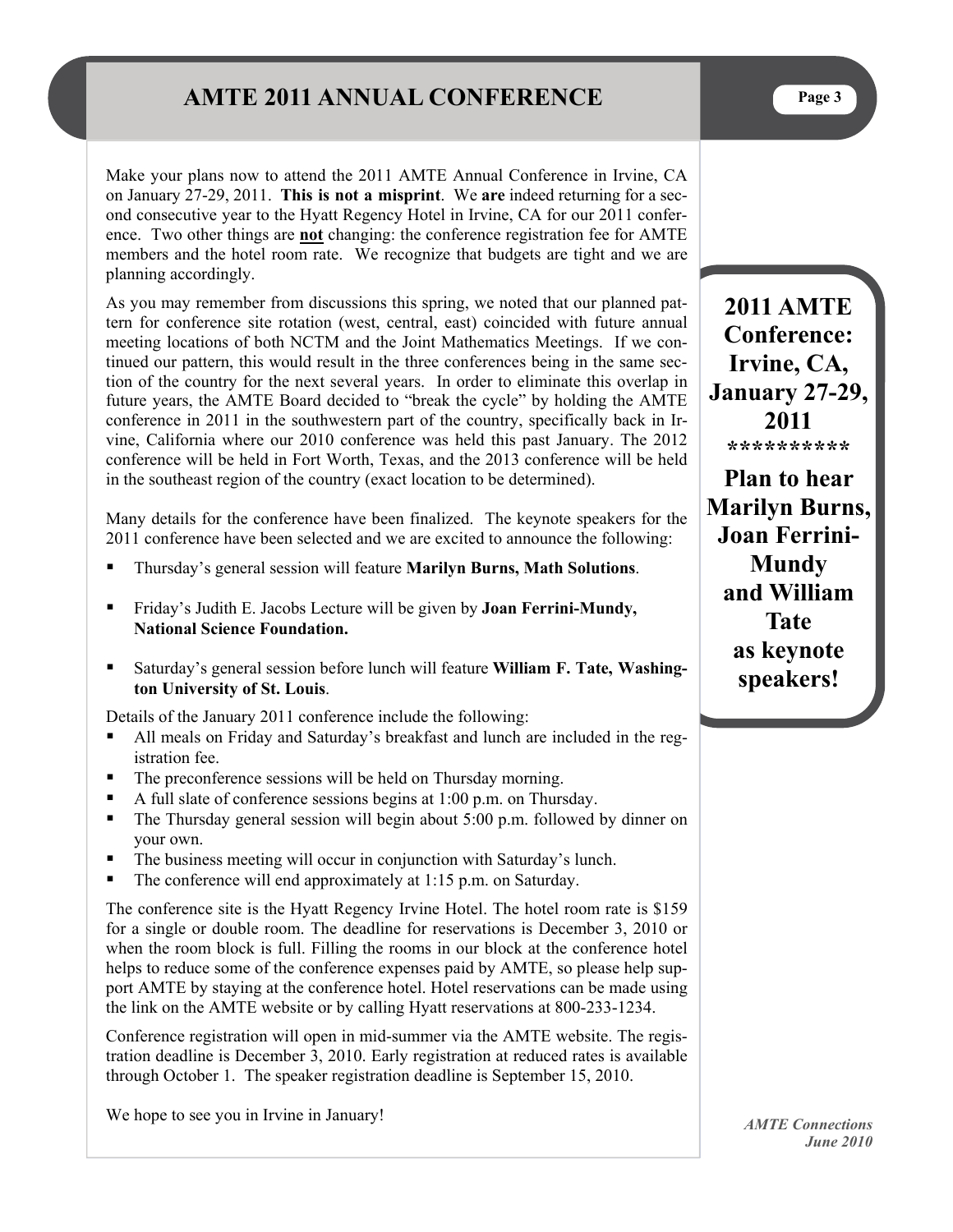## **AMTE 2011 ANNUAL CONFERENCE**

**2011 AMTE Annual Conference Deadlines: Registration for Speakers: September 15, 2010 Early Registration: October 1, 2010 Regular Registration: December 3, 2010 Deadline for Hotel Reservations: December 3, 2010 Conference Dates: January 27-29, 2011**

## **AMTE Workshop on State-Level Certification of Elementary Mathematics Specialist (EMS)**

AMTE EMS Conference, June 22 - 23, 2010 in Louisville, Kentucky.

On June 22-23, 2010 AMTE will host a workshop in Louisville, Kentucky focused on the development of state-level certification of EMS professionals. Interest was high twenty-one state teams applied to attend. With funding from The Brookhill Foundation, about 50 people representing the following states will participate: Alabama, Arkansas, Indiana, Kentucky, Louisiana, Missouri, New Hampshire, New York, Oklahoma, Pennsylvania, Washington, and West Virginia.

The workshop provides opportunities for state teams to study the AMTE document, *Standards for Elementary Mathematics Specialists: A Reference for Teacher Credentialing and Degree Programs* (2010, available at [http://www.amte.net](http://www.amte.net/)) and use it to develop plans for establishing EMS certification in their state. A summary of conference materials, presentations and outcomes will be shared with the membership.

AMTE is committed to supporting members who are interested in preparing and supporting EMS professionals and continues to look for ways to provide services in this area. The AMTE Board welcomes your suggestions.

Editor wanted for *School Science and Mathematics*, for the term July 1, 2011, to June 30, 2016.

## **Call for Proposals Journal Editor –** *School Science and Mathematics*

The School Science and Mathematics Association (SSMA) has served science and mathematics communities for over 100 years, facilitating communications, research and dissemination of knowledge among K-12 teachers and higher education faculty. The official journal of SSMA, *School Science and Mathematics* (continuously published since 1901), is one of the most prestigious journals among science and mathematics educators. Currently the Association is soliciting applications for the position of Editor of *School Science and Mathematics*, for the term July 1, 2011 to June 30, 2016.

Specific proposal information is available at the SSMA website at [http://www.ssma.org](http://www.ssma.org/). Contact Don Balka, Search Committee Chair, at [donbalka@sprintmail.com](mailto:donbalka@sprintmail.com) or 574-784-3382 for any additional information. Submit the proposal, with appropriate documentation, electronically by *August 15, 2010*, to **[office@ssma.org](mailto:office@ssma.org)**.

*AMTE Connections June 2010* 

Alan Zollman, President, School Science and Mathematics Association.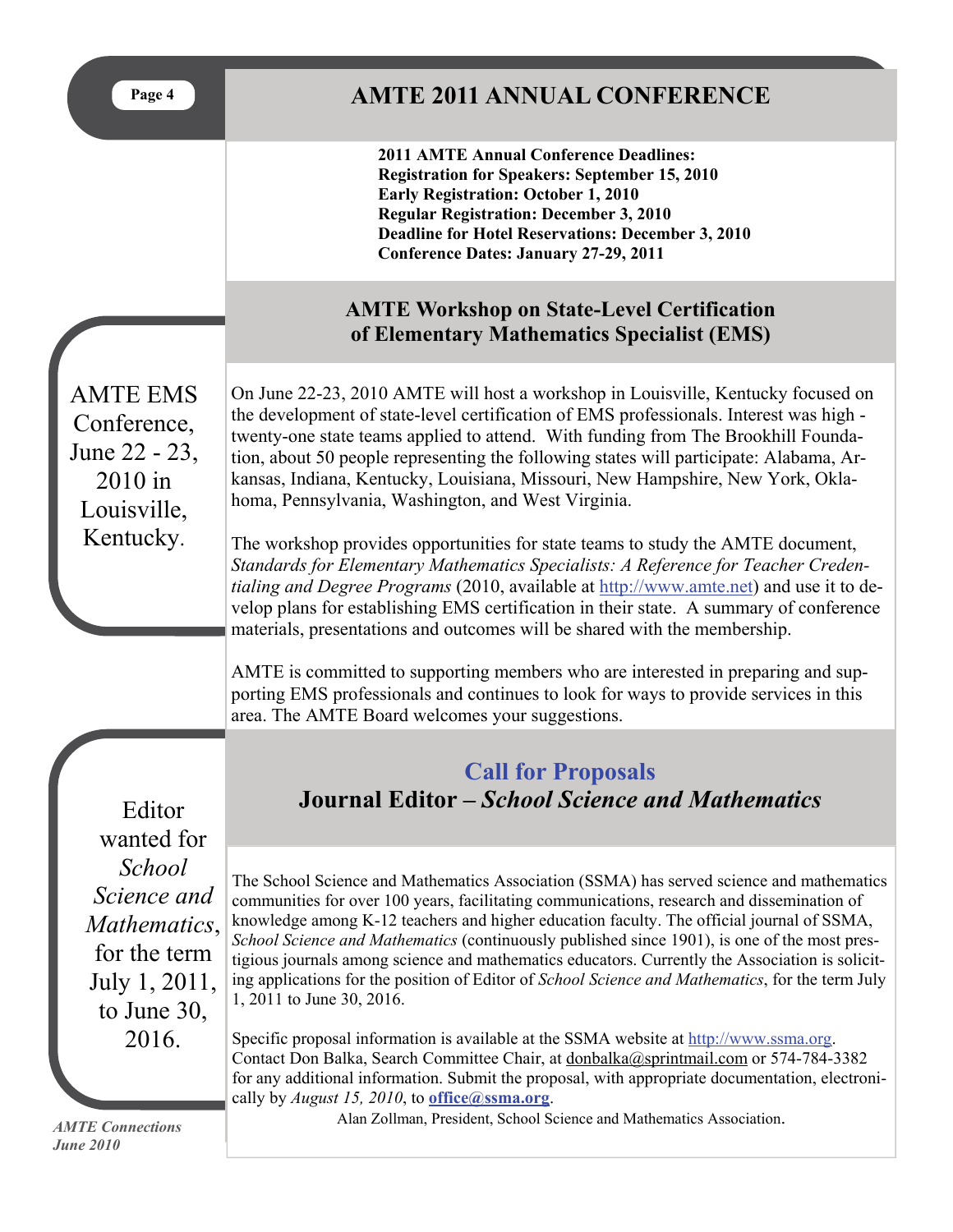## **AMTE Affiliate News**

#### **AMTE Welcomes a New Affiliate!**

The Iowa Association of Mathematics about events for this newly established Teacher Educators (IOWA AMTE) is now an group. With this new affiliate, AMTE now official affiliate of AMTE. Bridgette Stevens has 19 active affiliates -- who will become is the current and founding president of this number 20? Contact Sandi Cooper at [san](mailto:sandra_cooper@baylor.edu)organization and you can e-mail her at dra cooper@baylor.edu if your state would  $bridge the \n *stevens* @ *uni.edu* to learn more like to establish an *affiliate* of AMTE.$ 

#### **Pennsylvania Association of Mathematics Teacher Educators PAMTE**

AMTE conference this year. We had 14 tion regarding research, teaching, and prepamembers from Pennsylvania who attended ration of elementary and secondary mathethe event in Irvine, and the following who matics pre- and in-service teachers. This presented and/or facilitated sessions: Fran year's feature speaker was Fran Arbaugh of Arbaugh, Lynn Breyfogle, Lynn Columba, Penn State University and recent past AMTE Dave Kennedy, Mary Lou Metz, Jason Board member. In all, thirty members at-Silverman, Peg Smith, Jane Wilburne, and tended, representing 17 different universities Rose Zbiek.

PAMTE Elections were held in March and planning a successful symposium! the results were: Melissa Boston (Duquesne University) Corresponding Secretary; Debbie A task force of PAMTE members has been Gochenaur (Shippensburg University) Re-formed with plans to begin to establish guidecording Secretary; Tom Evitts (Shippensburg lines and promote the endorsement towards a University) Member-at-Large, public institu-future certification in Elementary Math Spetion; and Lynn Columba (Lehigh University) cialist. A proposal was submitted to AMTE, Member-at-Large, private institution. would like to thank outgoing Board members Brookhill Foundation-sponsored EMS con-Jason Silverman (Drexel University) and ference this summer. The team is composed Mary Ann Matras (East Stroudsburg Univer-of PAMTE leaders Jane Wilburne (Penn sity). We also wish Steve Williams (Lock State-Harrisburg) and Judy Werner (Slippery Haven University) the best as he assumes his Rock), as well as Christina Baumer from PA role as PAMTE President, and acknowledge Dept. of Education, and two math coaches Nina Girard (University of Pittsburgh at from school districts in Central and Western Johnstown) for her two years service as Presi-Pa. Other members of the task force include: dent.

PAMTE held its Fourth Annual Symposium May 13-14 at Shippensburg University. The The next PAMTE event will be held in consymposium included plenary sessions speak-junction with the PCTM Annual Meeting in ers, roundtable sharing session/discussions, Harrisburg November 10-12, 2010. There AMTE at PAMTE research presentations, will be opportunity for roundtable sharing and informal receptions, lunches, and din-sessions for PAMTE members on late ner—all providing participants with an op

PAMTE was well-represented at the annual portunity to network and exchange informaand constituencies. Special thanks to Nina Girard and Mike Long for their efforts in

> We and our team was one of ten accepted for the Lynn Columba, Nina Girard, Hope Yursa, and Janie Zimmer.

> > Wednesday afternoon, (*cont'd on page 6*)

JOIN PAMTE at the PCTM Annual Meeting in Harrisburg, November 10-12, 2010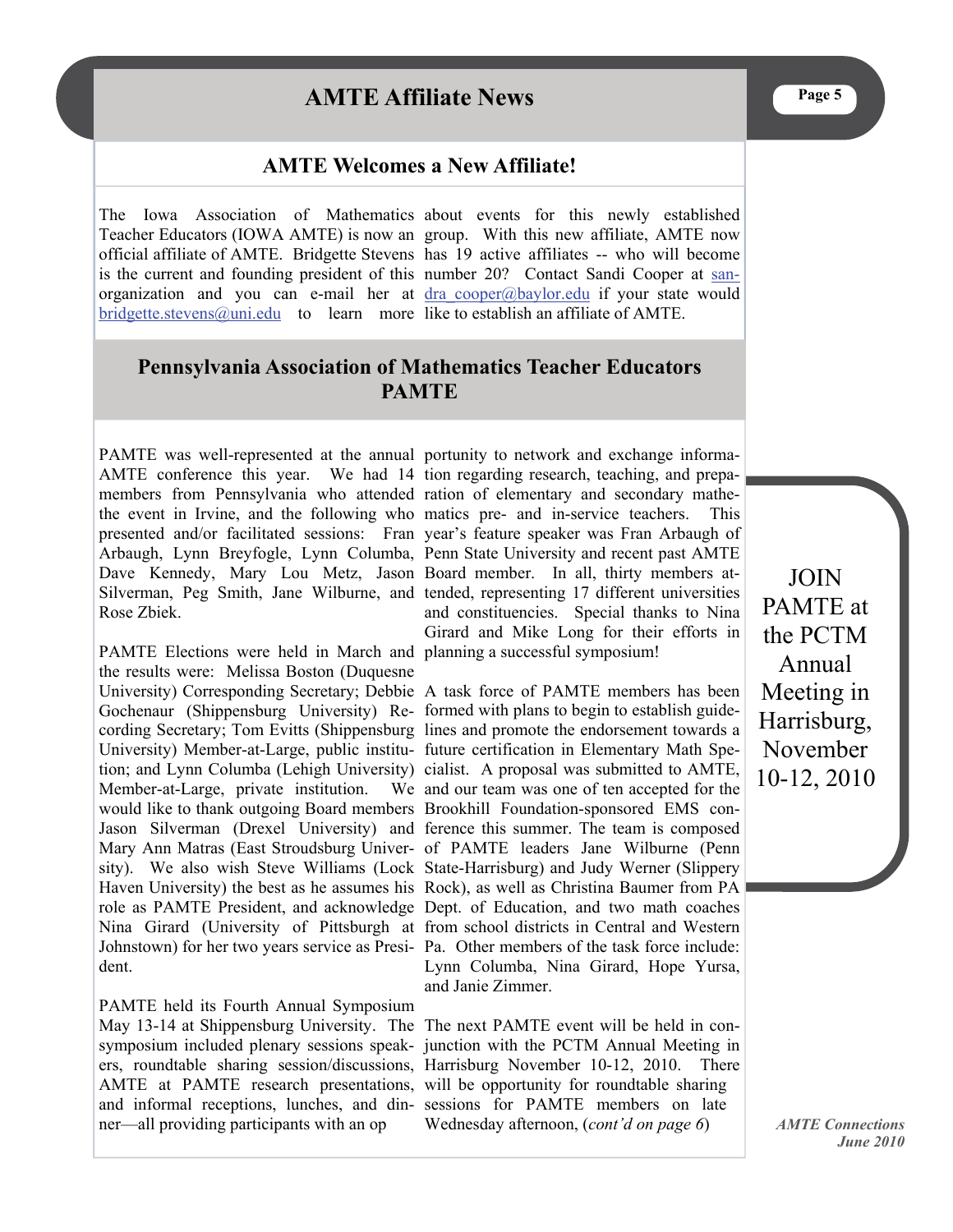## Page 6 **AMTE Affiliate News (cont'd)**

*(cont'd from page 5)* as well as a PAMTE and attending conferences for continued proreception with PCSM.

conference. The planned activities of Pre- [swillia6@lhup.edu](mailto:swillia6@lhup.edu). Service Teacher Day will engage pre-service the importance of professional organizations

PAMTE is helping PCTM to sponsor a pre-you would like information on either event, service teacher day on Thursday as part of the please contact President Steve Williams at fessional development, as well as make them feel welcomed as beginning professionals. If

teachers as much as possible in the learn/ We continue to be excited and charged with reflect process while attending the confer-the energy and activity of our state affiliate, ence. The overall goal is to expose them to and we welcome any questions or suggestions.

## **AMTE Membership Promotion in Full Swing**

**DON'T FORGET TO RENEW YOUR AMTE MEMBER-SHIP NOW BEFORE RATES GO UP on JULY 1!** 

In case you haven't heard, AMTE dues go up (from \$60 to \$80 for 'regular' memberships) on **July 1, 2010.** In conjunction with these dates, AMTE is running a Membership Promotion designed to make it *even more profitable* for you to RENEW and/or REFER NEW MEMBERS before the end of June!

The goal is to help AMTE (and therefore you, its members!) by helping to add new members and increase membership benefits!

You should have received one or two e-mails directly about this by now – and may still receive one or two more before it's done! But, if you have any questions, go to the website [\(www.amte.net](http://www.amte.net)), check out the links to AMTE'S NEWEST MEMBER PROMOTION, and put yourself in line to WIN BIG! (Grand prize is a 2011 Conference Registration, and other prizes, including free one-year membership renewals.) If you have any questions, feel free to contact Larry Campbell, Membership Chair [\(larrycampbell@missouristate.edu](mailto:larrycampbell@missouristate.edu)).

### **Why not DO IT TODAY?!?**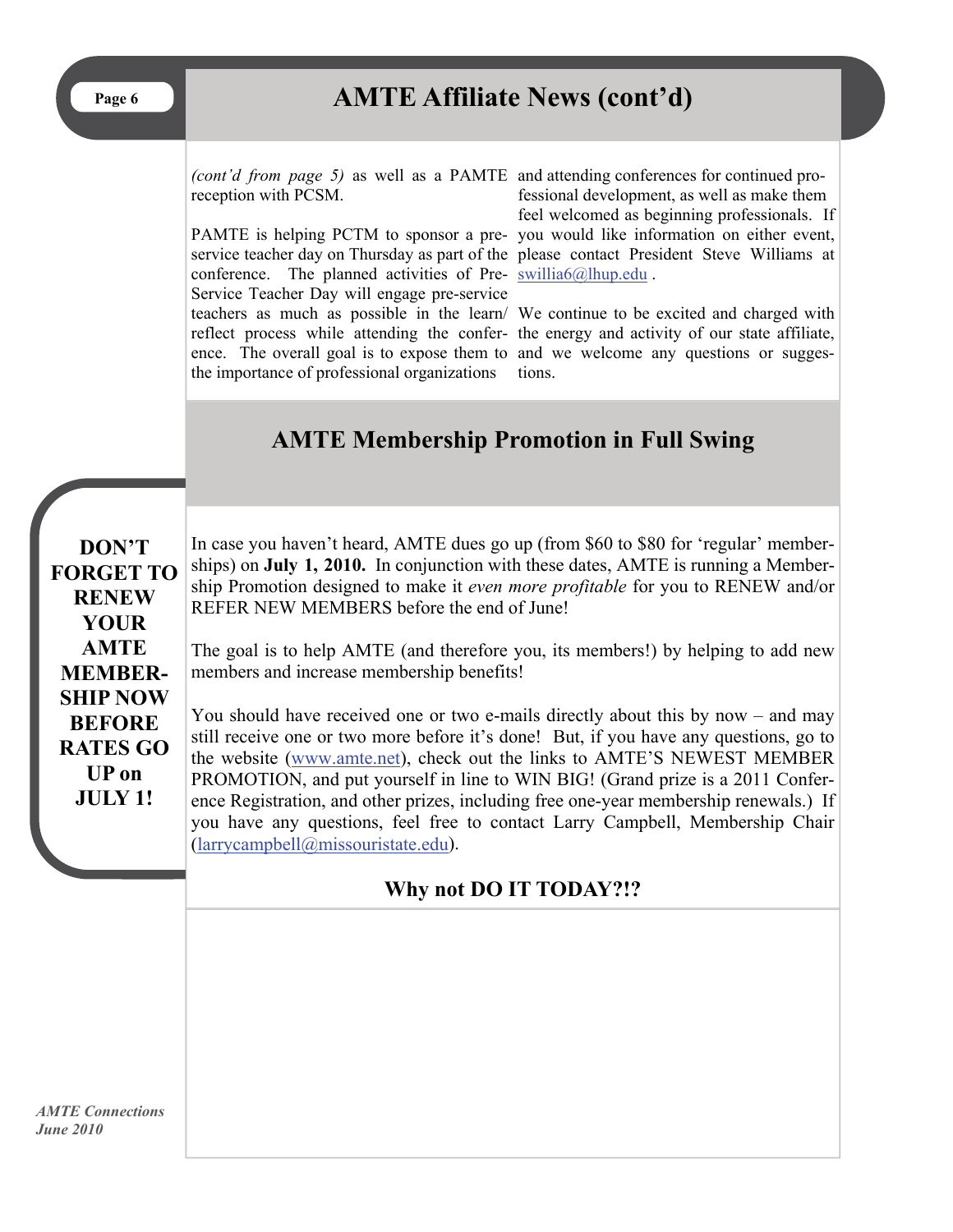## **The Role of Elementary Mathematics Specialists in the Teaching and Learning of Mathematics**

A joint position of the Association of Mathematics Teacher Educators (AMTE), the Association of State Supervisors of Mathematics (ASSM), the National Council of Supervisors of Mathematics (NCSM) and the National Council of Teachers of Mathematics (NCTM) in response to the release of Elementary Mathematics Specialists: *A Reference for Teacher Credentialing and Degree Programs*<sup>1</sup> (AMTE, 2010).

#### **Our Position**

The AMTE, ASSM, NCSM, and NCTM recommend the use of Elementary Mathematics Specialists (EMS) in preK-6 environments to enhance the teaching, learning and assessing of mathematics in order to improve student achievement. We further advocate that every elementary school have access to an EMS. Districts, states/ provinces and higher education should work in collaboration to create (1) advanced certification for EMS professionals and (2) rigorous programs to prepare EMS professionals. EMS professionals need a deep and broad knowledge of mathematics content, expertise in using and helping others use effective instructional practices, and the ability to support efforts that help all preK-6 students learn important mathematics. Programs for EMS professionals should include foci on mathematics content knowledge, pedagogical knowledge, and leadership knowledge and skills.

#### **Who are elementary mathematics specialists?**<sup>1</sup>

Elementary mathematics specialists are teacher leaders who are responsible for supporting effective preK-6 mathematics instruction and student learning. The specific roles and responsibilities of EMS professionals vary according to the needs and plans of each setting but their expertise and successful experience at the elementary level is critical. At the classroom level, an EMS professional may teach mathematics to elementary students in one or more grade levels or work with particular groups of students to provide remedial or enrichment support services. At the school or district level, EMS professionals may work primarily with teachers as coaches, in a professional development capacity or target school-wide improvement in mathematics. In this role, EMS professionals build capacity by strengthening teachers' understanding of mathematics content and helping them develop more effective instruction and assessment. Curriculum, assessment and/or policy development may also be the responsibility of EMS professionals. Whatever the setting or responsibilities, EMS professionals need (1) deep and broad understanding of mathematical content including the specialized knowledge needed for teaching, (2) solid knowledge of the elementary context, (3) expertise in using and helping others use effective instructional and assessment practices informed by knowledge of mathematical learning trajectories, (4) knowledge and skills for working with adult learners, and (5) leadership skills necessary to influence and support educational efforts to improve the teaching and learning of mathematics.

#### **Why are EMS professionals needed?**<sup>1</sup>

Most elementary teachers are generalists—that is, they study and teach all core subjects which may make it difficult to develop in-depth knowledge and expertise with regard to knowing and teaching elementary mathematics. Over the past two decades, the need for EMS professionals has been predominantly examined from two perspectives: (1) professionals who work primarily with teachers<sup>1-7</sup>and (2) professionals who work primarily with (*continued on page 8*)

*Joint AMTE, ASSM, NCSM and NCTM statement endorsing the use of Elementary Mathematics Specialists*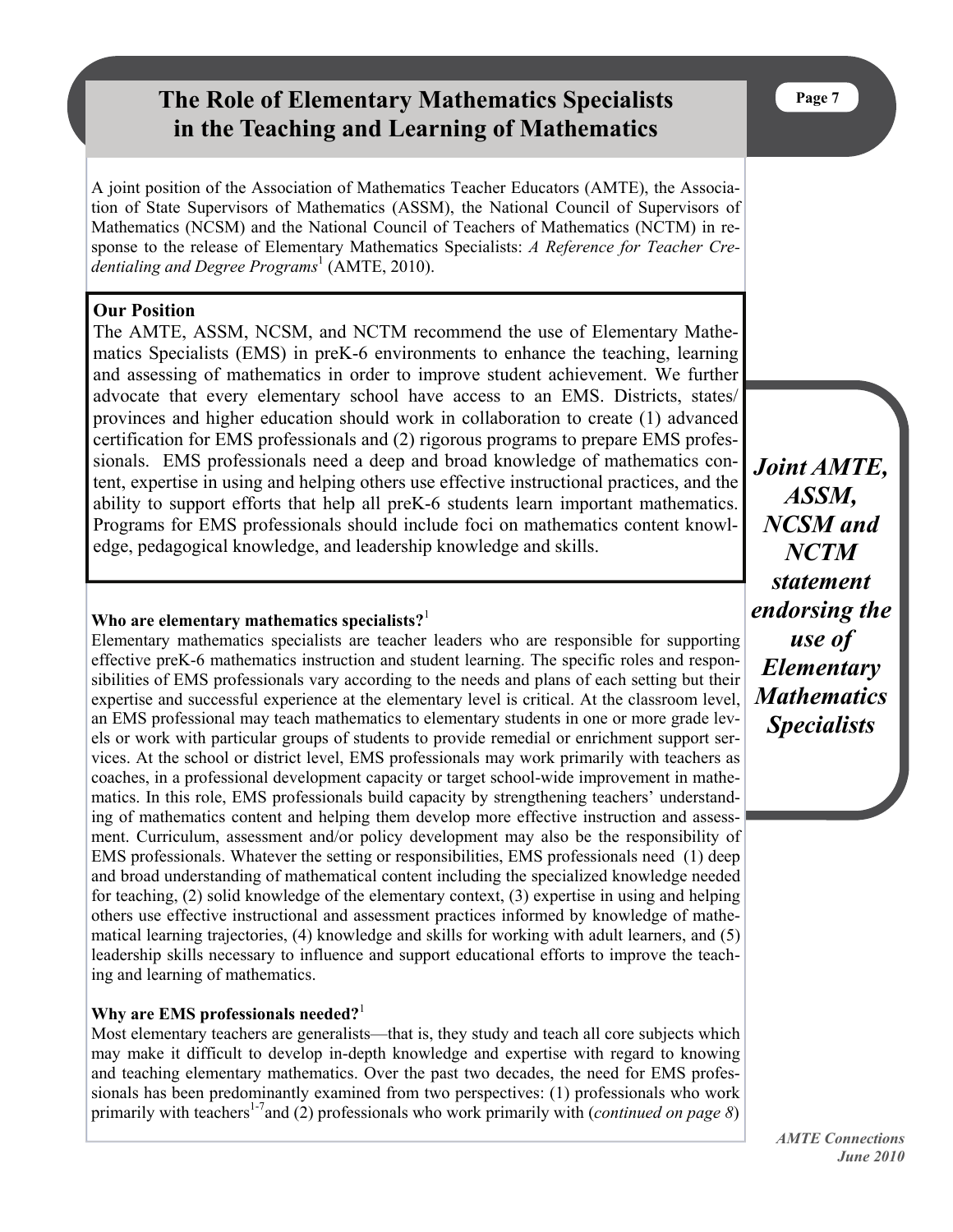#### **The Role of Elementary Mathematics Specialists in the Teaching and Learning of Mathematics**

*(cont'd from p. 7)* students<sup>1-12</sup> recognizing that some EMS professionals do both. NCTM describes the importance of EMS professionals working with teachers in this way:

Teacher-leaders can have a significant influence by assisting teachers in building their mathematical and pedagogical knowledge.…Teacher-leaders' support on a day-to-day basis ranging from conversation in the hall to in-classroom coaching to regular grade-level and departmental seminars focused on how students learn mathematics—can be crucial to a teacher's work life.<sup>4</sup>

NCSM also advocates for EMS professionals working with teachers to build knowledge, capacity, and skills:

A single mathematics education leader can have an incredible impact on the development and effectiveness of others.... Leaders in mathematics education at all levels of the school or district organization...are crucial for ensuring attainment of high-quality school mathematics programs.<sup>13</sup>

The National Mathematics Advisory Panel notes the important role of EMS professionals working with students:

The use of teachers who have specialized knowledge in elementary mathematics teaching could be a practical alternative to increasing all elementary teachers' content knowledge (a problem of huge scale) by focusing the need for expertise on fewer teachers.<sup>5</sup>

#### **Evidence of impact of EMS professionals**

While the call for EMS professionals began over two decades ago, currently only a few states and provinces offer advanced certification for EMS professionals. As a result, the research on the impact of EMS professionals is still emerging. However, the available research acknowledges that  $EMS$  professionals have positive impacts on teachers and students<sup>14-22</sup>. A number of studies describe positive changes in teachers' practice as a result of interacting with an EMS professional including: actively engaging students<sup>14,15</sup>, emphasizing reasoning and problem-solving over skillsbased lessons<sup>15,16</sup> using students' work to inform instruction<sup>17</sup>, and effectively planning lessons<sup>18</sup>. Studies also document that as EMS professionals gained experience, they had significant positive impacts on student achievement<sup>19-21</sup>. As states and provinces move to more widespread implementation of EMS professionals, additional research needs to be conducted to document the impact on the teaching and learning of mathematics.

#### **Guiding Documents**

To support districts, states/provinces and higher education, detailed recommendations for content knowledge, pedagogical knowledge, and leadership knowledge and skills can be found in AMTE's *Elementary Mathematics Specialists: A Reference for Teacher Credentialing and Degree Programs*<sup>1</sup> and NCTM's *Curriculum Focal Points*23. NCSM's *PRIME Leadership Framework: Principles andIndicators for Mathematics Education Leaders*13 can further assist schools and districts in supporting the ongoing growth and leadership of EMS professionals. Additional EMSrelated resources can be found in the reference list.

#### **NOTES**

1. *Association of Mathematics Teacher Educators, Standards for Elementary Mathematics Specialists: A Reference For Teacher Credentialing and Degree Programs* (San Diego, CA: AMTE, 2010), http:// www.amte.net/sites/all/themes/amte/resources/EMSStandards\_Final\_Mar2010.pdf.

2. John Dossey, "Elementary School Mathematics Specialists: Where Are They?," *The Arithmetic Teacher,* 32(1984): 3, 50.

3. Francis Fennell, "We Need Elementary School Mathematics Specialists Now," *NCTM News Bulletin,* (2006), http://www.nctm.org/about/content.aspx?id=9496.

4. National Council of Teachers of Mathematics*, Principles and Standards for School Mathematics* (Reston, VA: NCTM, 2000), http://www.nctm.org/standards/default.aspx?id=58.

5. National Mathematics Advisory Panel*, Foundations for Success: The Final Report of The National Mathematics Advisory Panel* (Washington, DC: US Department of Education, 2008), http://www2.ed.gov/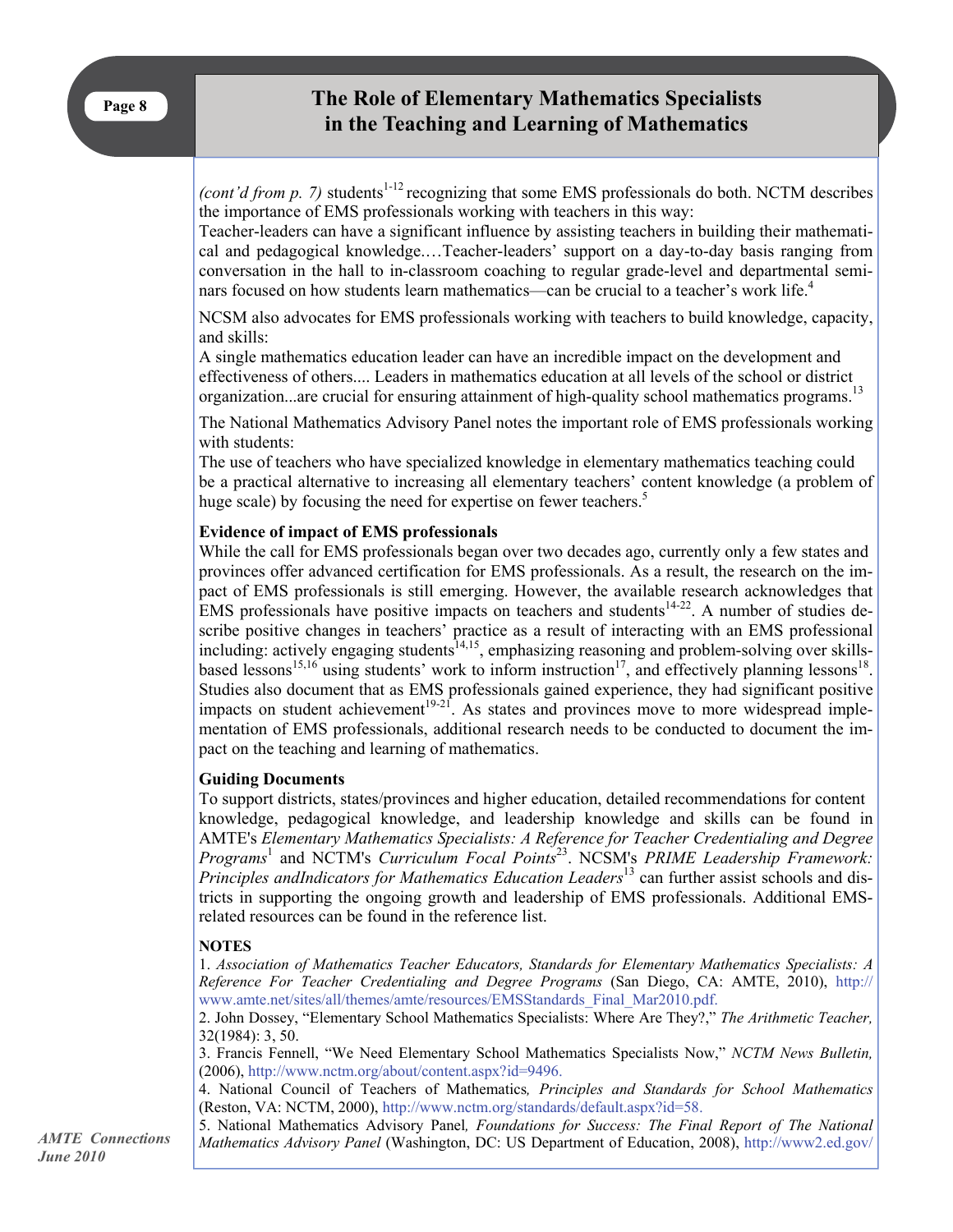#### **The Role of Elementary Mathematics Specialists in the Teaching and Learning of Mathematics**

about/bdscomm/list/mathpanel/report/final-report.pdf.

6. National Research Council, *Adding It Up: Helping Children Learn Mathematics*, ed. Jeremy Kilpatrick, Jane Swafford, and Brad Findell. (Washington, DC: National Academy Press, 2001).

7. Barbara Reys and Francis Fennell, "Who Should Lead Mathematics Instruction at the Elementary School Level? A Case for Mathematics Specialists," *Teaching Children Mathematics*, 9(2003): 277-282, http://my.nctm.org/eresources/article\_summary.asp?URI=TCM2003-01-277a&from=B.

8. Conference Board of the Mathematical Sciences, *The Mathematical Education of Teachers*  (CBMS Issues in Mathematics Education, Vol. 11) (Providence, RI and Washington, DC: American Mathematical Society and Mathematical Association of America, 2001), http:// www.cbmsweb.org/MET\_Document/index.htm.

9. Johnny Lott, "The Time Has Come for Pre-K-5 Mathematics Specialists," *NCTM News Bulletin,* (2003), http://www.nctm.org/about/content.aspx?id=956.

10. National Council for the Accreditation of Teacher Education, *NCATE/NCTM Program Stan*dards: Standards for Elementary Mathematics Specialists (2003),http://www.nctm.org/ uploadedFiles/Math\_Standards/NCTMELEMStandards%281%29.pdf.

11. William Coleman, et al., *Educating Americans for the 21st Century: A Plan of Action for Improving Mathematics, Science and Technology Education for All American Elementary and Secondary Students so that Their Achievement is the Best in the World By 1995* (Washington DC: National Science Foundation, 1983).

12. Hung-Hsi Wu, "What's Sophisticated About Elementary Mathematics: Plenty--That's Why Elementary Schools Need Math Teachers," *American Educator*, 32(2009): 4-14, http://archive.aft.org/ pubsreports/american\_educator/issues/fall2009/wu.pdf.

13. National Council of Supervisors of Mathematics. *The PRIME Leadership Framework: Principles and Indicators for Mathematics Education Leaders,* (Bloomington, IN: Solution Tree, 2008).

14. Patricia Campbell, "Empowering Children and Teachers in the Elementary Mathematics Classrooms of Urban Schools," *Urban Education*, 30(1996): 449-475.

15. Kathryn Race, Evelyn Ho, and Leah Bower, "*Documenting In-Classroom Support and Coaching Activities of a Professional Development Program Directed Toward School-Wide Change: An Integral Part of an Organization's Evaluation Efforts*" (paper presented at the annual meeting of the American Educational Research Association, New Orleans, LA, 2002) http:// www.raceassociates.com/materials/AEA2002b.pdf.

16. Jean Becker. *Classroom Coaching: An Emergent Method of Professional Development,* http:// teachersnetwork.org/TNPI/research/growth/becker.htm.

17. Maggie McGatha, "Levels of Engagement in Establishing Coaching Relationships," *Teacher Development*, 12(2008): 139-150.

18. Helen Gerretson, Janet Bosnick, and Kathleen Schofield, "A Case for Content Specialists as the Elementary Classroom Teacher," *The Teacher Educator*, 43(2008): 302-314.

19. Herman Meyers and Douglas Harris, Evaluation of the VMI through 2008, http:// www.uvm.edu/~vmi/index\_files/2008%20VMI%20Evaluation.pdf.

20. Patti Brosnan and Diana Erchick, "Mathematics Coaching and Its Impact on Student Achievement" in *Proceedings of the Psychology of Mathematics Education – North America,* ed. Patti Brosnan, Azita Manochehri, and Doug Owens (Columbus, OH: PME-NA, 2010).

21. Patricia Campbell and Nathaniel Malkus, "The Impact of Elementary Mathematics Coaches on Student Achievement," *The Elementary School Journal*, (2010): in press.

22. Maggie McGatha, "Mathematics Specialists and Mathematics Coaches: What Does the Research Say?" *NCTM Research Briefs*, ed. Judith Reed Quander (Reston, VA: NCTM, 2009). http:// www.nctm.org/news/content.aspx?id=22839.

23. National Council of Teachers of Mathematics, *Curriculum Focal Points for Prekindergarten throughvGrade 8 Mathematics: A Quest for Coherence* (Reston, VA: NCTM, 2006),vhttp:// www.nctm.org/standards/content.aspx?id=270.

24. For additional information see the Elementary Mathematics Specialists and Teacher Leader website (http:/www.mathspecialists.org).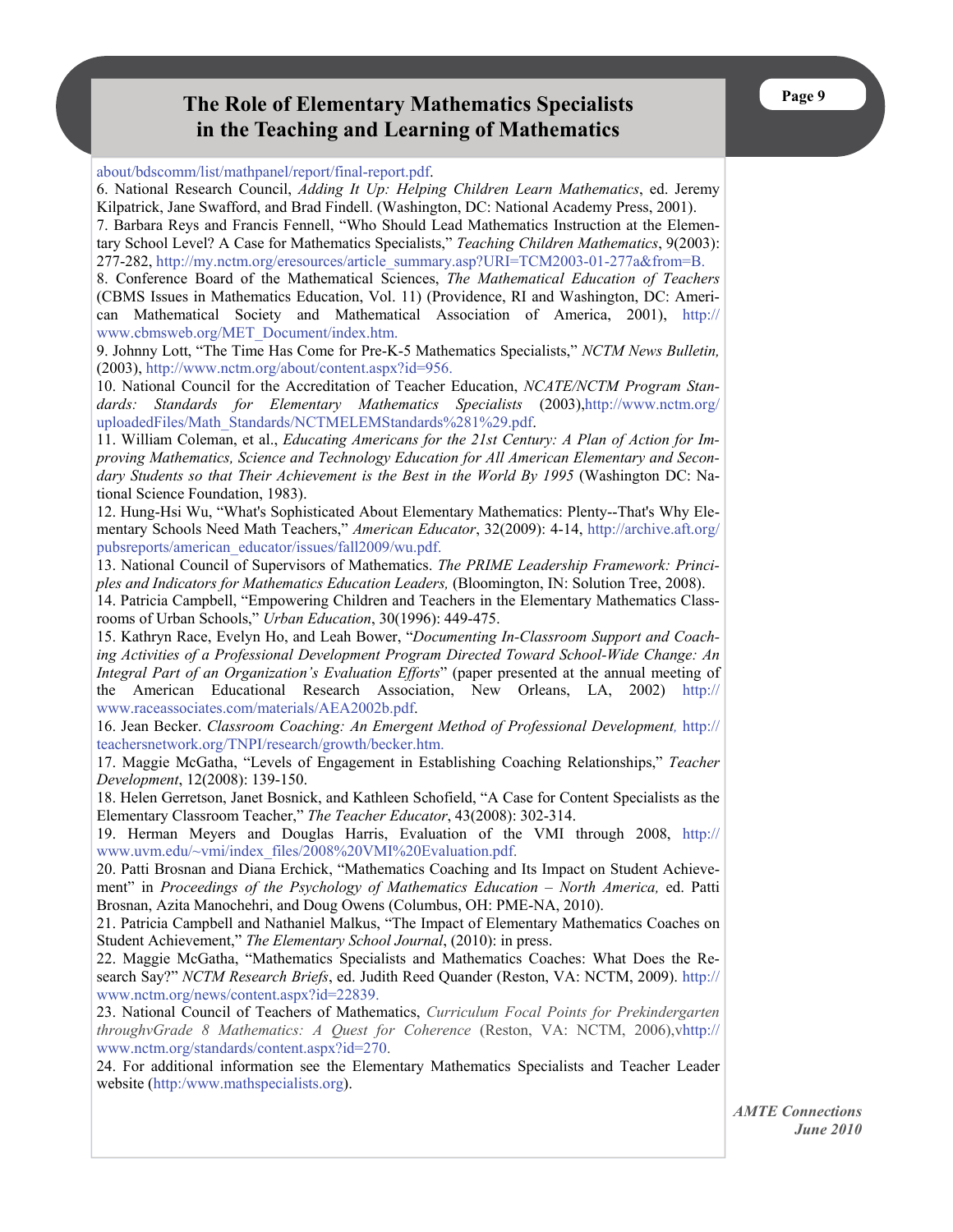**Page 10** 

## **CALL FOR AMTE BOARD NOMINATIONS**

The AMTE Nominations and Elections Committee is seeking nominations for consideration as candidates for **Secretary** and for **Board Member-at-Large.** 

Please review the job descriptions below. Nominees must be members in good standing. **To nominate a candidate, send the individual's name, professional affiliation and position, email address, and a one-to-three-sentence description of his or her qualifications for the position to the Chair of the Nominations Committee, Rheta Rubenstein, at rrubenst@umd.umich.edu.** Make sure to indicate whether the nomination is for Secretary or the Member-at-large position. Nominations of colleagues and self-nominations are welcome. Before selecting any potential candidate on the election slate, the Nominations Committee will verify his/her willingness to serve.

After reviewing all the nominations submitted by the July 15 deadline, the Nominations Committee will formulate an election slate, taking into consideration both professional qualifications and diversity (e.g., years of experience; racial or ethnic background; professional affiliation – from the Mathematics Department or College/School of Education or other affiliation; size of institution, region).

**Send completed nominations to Rheta Rubenstein at rrubenst@umd.umich.edu Deadline: July 15, 2010** 

**Secretary** 

**Term: 3-Year Commitment** 

**Travel:** 2 meetings per year (for 3 years)

**Two AMTE Board Meetings Per Year** 

AMTE holds two board meetings each year; one is held the day before the AMTE annual conference in January or February, and one is held at the NCTM annual meeting during the NCTM Research Presession or the NCSM meeting, usually on Monday. The Board also meets via conference call on a monthly basis, dates determined by consensus.

**Duties:** The major duties of the Secretary are to develop and preserve records of the Board; carry on Board correspondence; be responsible for writing, editing, communicating, and archiving minutes of all board meetings; record and organize correspondence related to Board action items; and serve as a voting member of the Board.

#### **Excerpt From the Constitution and Bylaws of the AMTE**

The Secretary shall record and maintain a file of the minutes of official meetings of the Association and its Board of Directors and shall be responsible for the correspondence of the Association.

#### **Member-at-Large**

**Term: 3-year commitment** 

**Travel:** 2 meetings per year (For three years)

#### **Two AMTE Board Meetings Per Year**

AMTE holds two board meetings each year; one is held the day before the AMTE annual conference in January or February, and one is held at the NCTM annual meeting during the NCTM Research Pre-session or the NCSM meeting, usually on Monday. The Board also meets via conference call on a monthly basis, dates determined by consensus.

**Duties:** The major duty of the Member-at-Large is to support and advise the president of AMTE. The Member-at-Large serves as a Board liaison to one or more committees or task forces. The Member-at-Large is responsible for reporting on the progress of his or her assigned committee(s) or task force(s) at Board meetings. Members-at-Large may also assume other responsibilities determined by the President.

**Submit nominations for AMTE Secretary and Board Member-at-Large by July 15, 2010**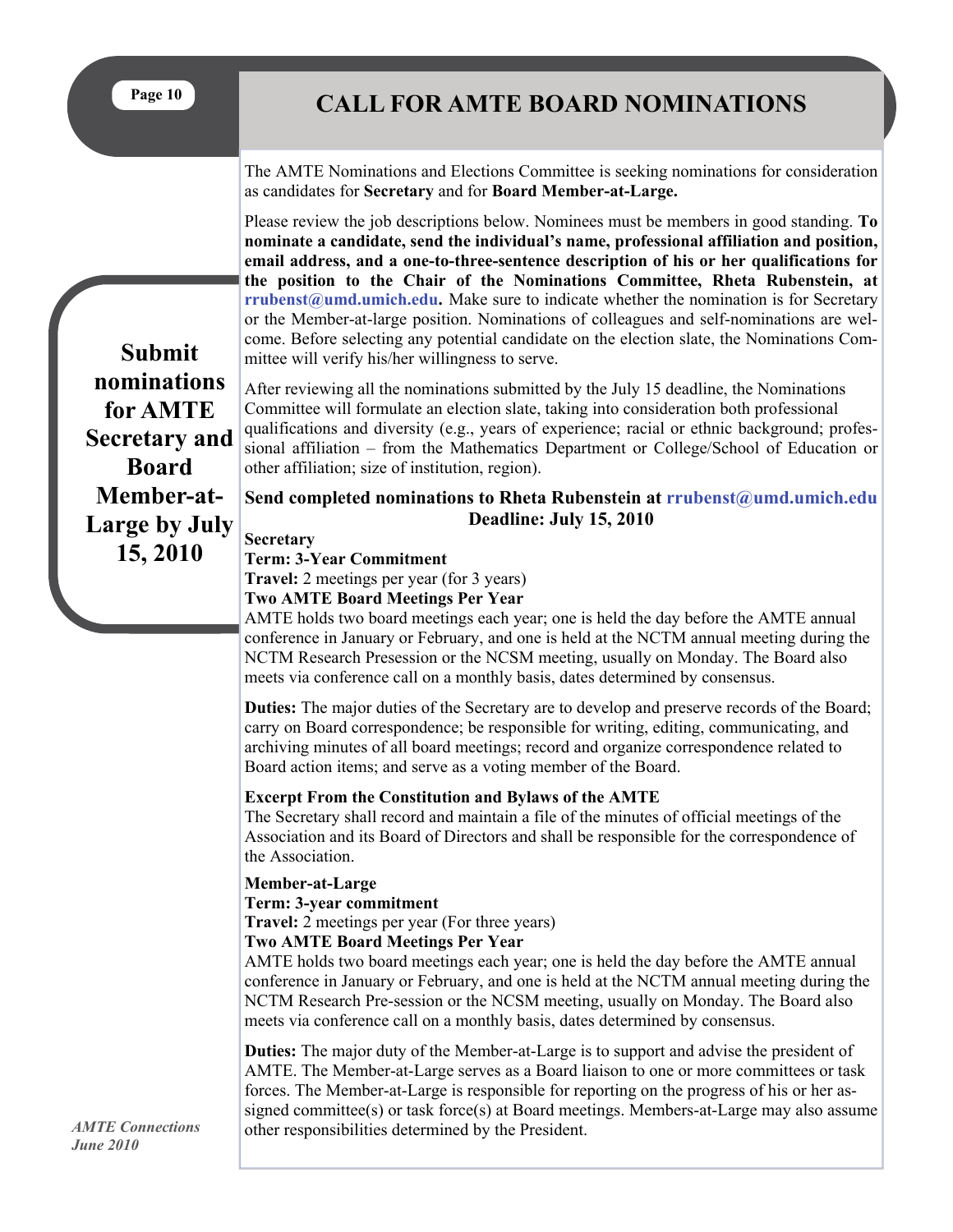## **Common Core State Mathematics Standards**

A joint public statement of the National Council of Teachers of Mathematics (NCTM), the National Council of Supervisors of Mathematics (NCSM), the Association of State Supervisors of Mathematics (ASSM), and the Association of Mathematics Teacher Educators (AMTE)

## **Mathematics Education Organizations Unite**

#### **to Support Implementation of Common Core State Standards**

The release of the Common Core State Standards (CCSS) is a welcome milestone in the standards movement that began more than 20 years ago when the National Council of Teachers of Mathematics published *Curriculum and Evaluation Standards for School Mathematics*. By initiating the development of the CCSS, state leaders acknowledged that common K–grade 8 and high school standards culminating in college and career readiness would offer better support for national improvement in mathematics achievement than our current system of individual state standards. The CCSS provides the foundation for the development of more focused and coherent instructional materials and assessments that measure students' understanding of mathematical concepts and acquisition of fundamental reasoning habits, in addition to their fluency with skills. Most important, the CCSS will enable teachers and education leaders to focus on improving teaching and learning, which is critical to ensuring that all students have access to a high-quality mathematics program and the support that they need to be successful.

#### **Greater Coherence Built on a Strong Foundation**

The National Council of Teachers of Mathematics (NCTM), the National Council of Supervisors of Mathematics (NCSM), the Association of State Supervisors of Mathematics (ASSM), and the Association of Mathematics Teacher Educators (AMTE) support the goal of the CCSS to describe a coherent, focused curriculum that has realistically high expectations and supports an equitable mathematics education for all students. Many aspects of the central elements of the CCSS echo the longstanding positions and principles of our organizations<sup>1</sup>:

- All students need to develop mathematical practices such as solving problems, making connections, understanding multiple representations of mathematical ideas, communicating their thought processes, and justifying their reasoning.
- All students need both conceptual and procedural knowledge related to a mathematical topic, and they need to understand how the two types of knowledge are connected.
- Curriculum documents should organize learning expectations in ways that reflect research on how children learn mathematics.
- All students need opportunities for reasoning and sense making across the mathematics curriculum—and they need to believe that mathematics is sensible, worthwhile, and doable.

#### **Supporting and Facilitating Implementation**

The collective strengths of our organizations give us the potential to generate the momentum necessary to implement the CCSS effectively. Together, our organizations represent mathematics teachers, mathematics education leaders at the school, district, state, and national levels, researchers, and mathematics teacher educators in schools and colleges of education and departments of mathematics, who collectively have the expertise to lead implementation efforts.

**Joint NCTM, NCSM, ASSM and AMTE statement supporting the goal of Common Core State Standards**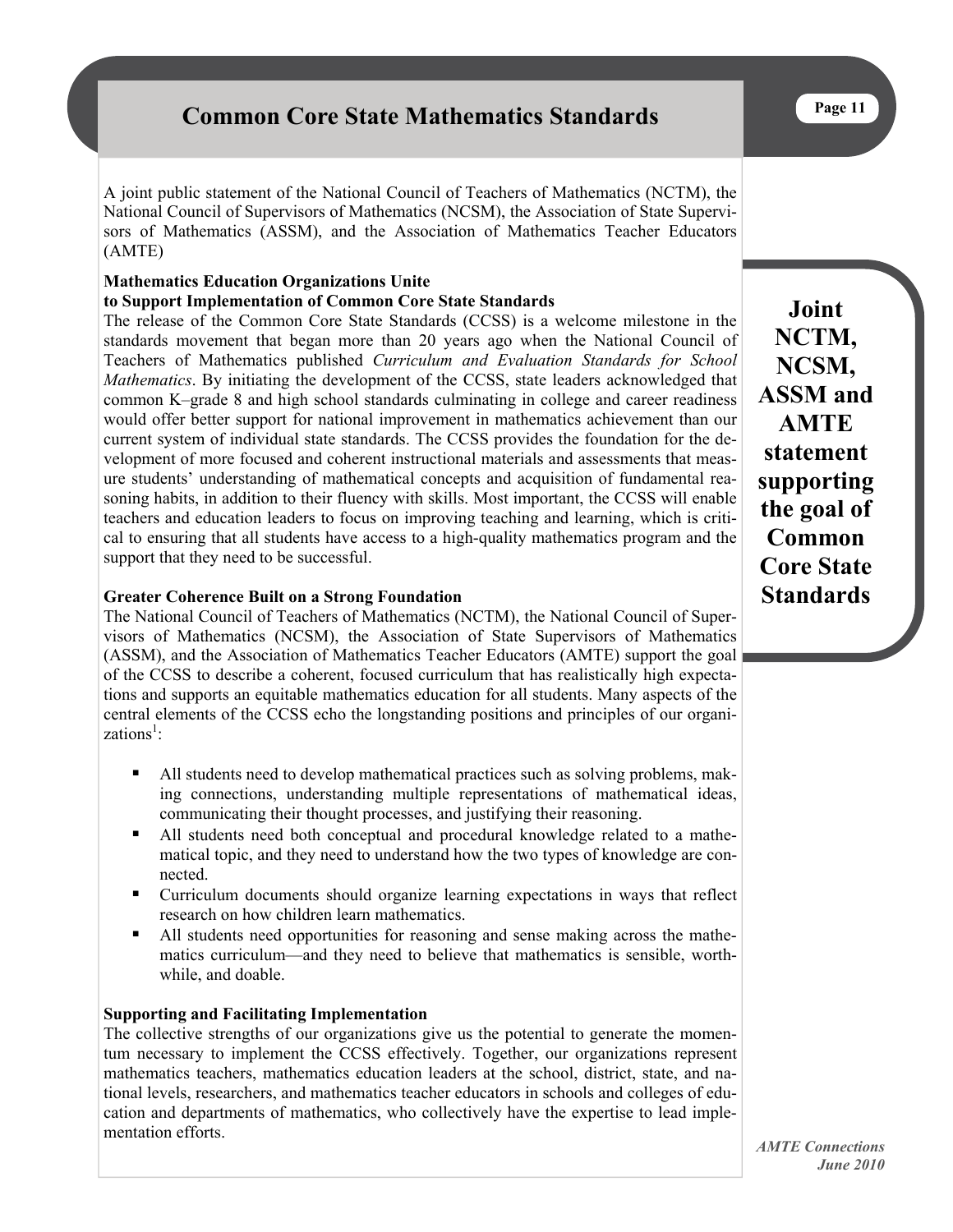## **Joint NCTM, NCSM, ASSM and AMTE Statement Regarding the Common Core State Standards (cont'd)**

**"We strongly encourage and support both research about the standards themselves and their implementation..."** 

The critical first steps will be to help educators interpret and understand the CCSS and to support the development and implementation of comprehensive, coherent instruction and assessment systems. To this end, we intend to do the following:

- Work with our local, state, and national affiliates to feature the CCSS in our professional development opportunities, including annual and regional conferences, academies, and seminars, and infuse them into our teacher education classes.
- Support the development and implementation of the corresponding assessment system, particularly with respect to preparing teachers, leaders, and teacher educators to use assessment results effectively to inform instruction and to incorporate formative assessment practices in the classroom.

Finally, we strongly encourage and support both research about the standards themselves (e.g., research on specific learning trajectories and grade placement of specific content) and their implementation, as well as periodic review and revision based on such research.

(Issued June 2, 2010)

#### Footnote

<sup>1</sup>As articulated in NCTM's Standards publications (1989, 1991, 1995, 2000), NCTM's *Curriculum Focal Points for Prekindergarten through Grade 8 Mathematics: A Quest for Coherence (2006),* NCSM's *Principles and Indicators for Mathematics Educators (PRIME) Leadership Framework* (2008), NCTM's *Focus in High School Mathematics: Reasoning and Sense Making* (2009)*, and* AMTE'*s Standards for Elementary Mathematics Specialists State Certification* (2010).

## PDF and HTML versions of Common Core State Mathematics Standards available at

<http://corestandards.org/the-standards/mathematics>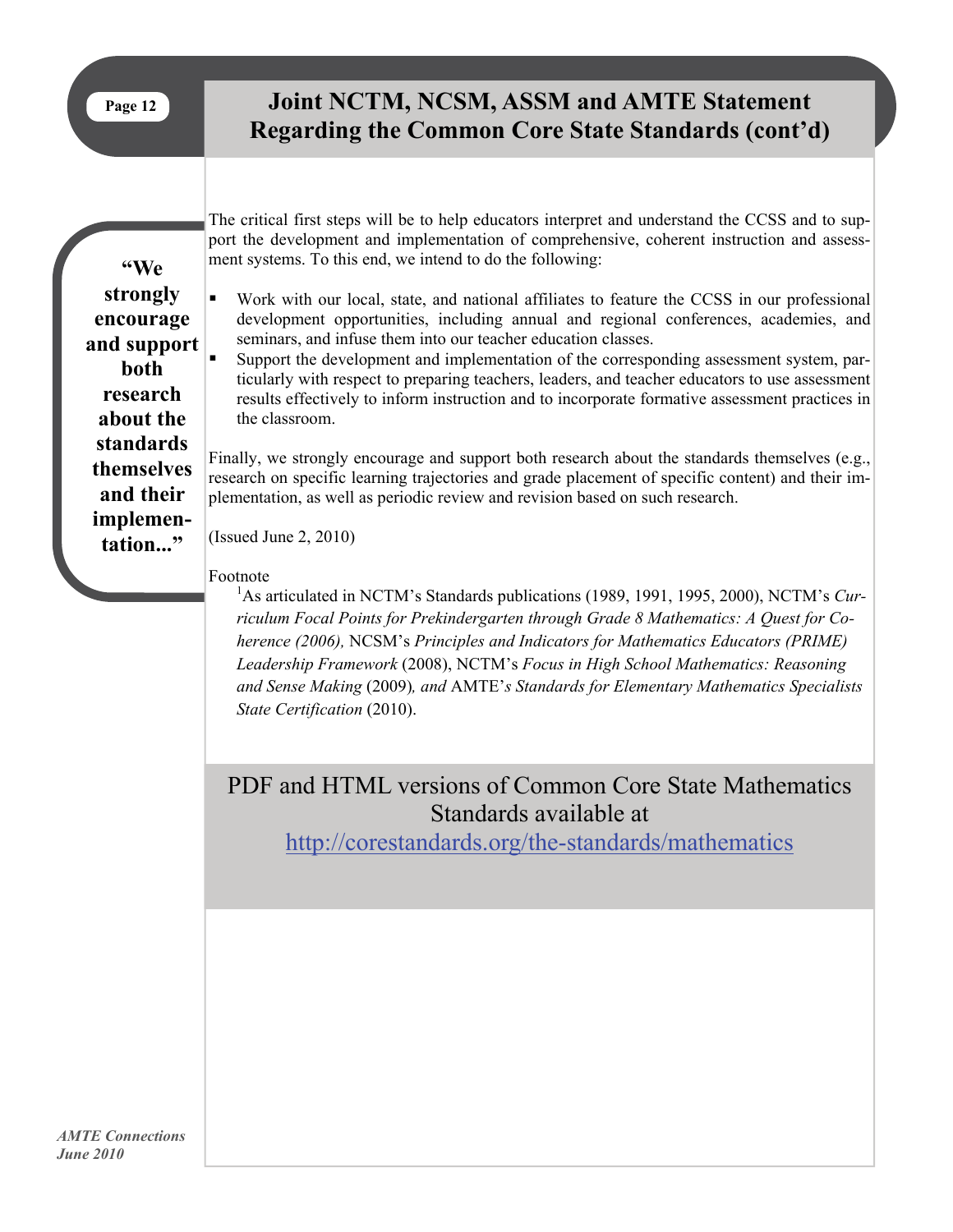## **AMTE Excellence and Early Career Awards**

The Board of Directors of AMTE has established two annual awards to recognize mathematics educators at the Annual Meeting of the AMTE.

The **Excellence Award,** recognizes excellence in each area of mathematics teacher education (teaching, service, research), focusing on one area each year. In 2011 the Excellence Award will focus on Scholarship.

The **Early Career Award** is awarded annually and recognizes a mathematics teacher educator who, early in his/her career, has made significant contributions and shows exceptional potential for leadership in mathematics teacher education. Recent and past recipients of **AMTE Excellence and Early Career** awards are:

**Excellence in Teaching in Mathematics Teacher Education** (next award in 2012) Margaret (Peg) Smith (2009) Randy Philipp (2006)

**Excellence in Service in Mathematics Teacher Education** (next award in 2013) Francis (Skip) Fennell (2010) Bill Bush (2007)

**Excellence in Scholarship in Mathematics Teacher Education** (next award in 2011) Frank Lester (2008)

**Early Career Award** (awarded annually) Beth Herbel-Eisenmann (2010) John Lannin (2009)

Please consider nominating a worthy candidate for the 2011 Awards. **Complete information on these awards will be available soon at the AMTE website<http://www.amte.net>.** 

#### **Deadline for Nominations**

Nominations for the **Excellence in Scholarship Award** must be received by **September 30, 2010**. For the **Early Career Award**, nominations must be received by **October 15, 2010**.

**—————————————————————————————————–-**

**Consider nominating someone for the AMTE Award for Excellence in Scholarship, and for the AMTE Early Career Award.** 

**Page 13**